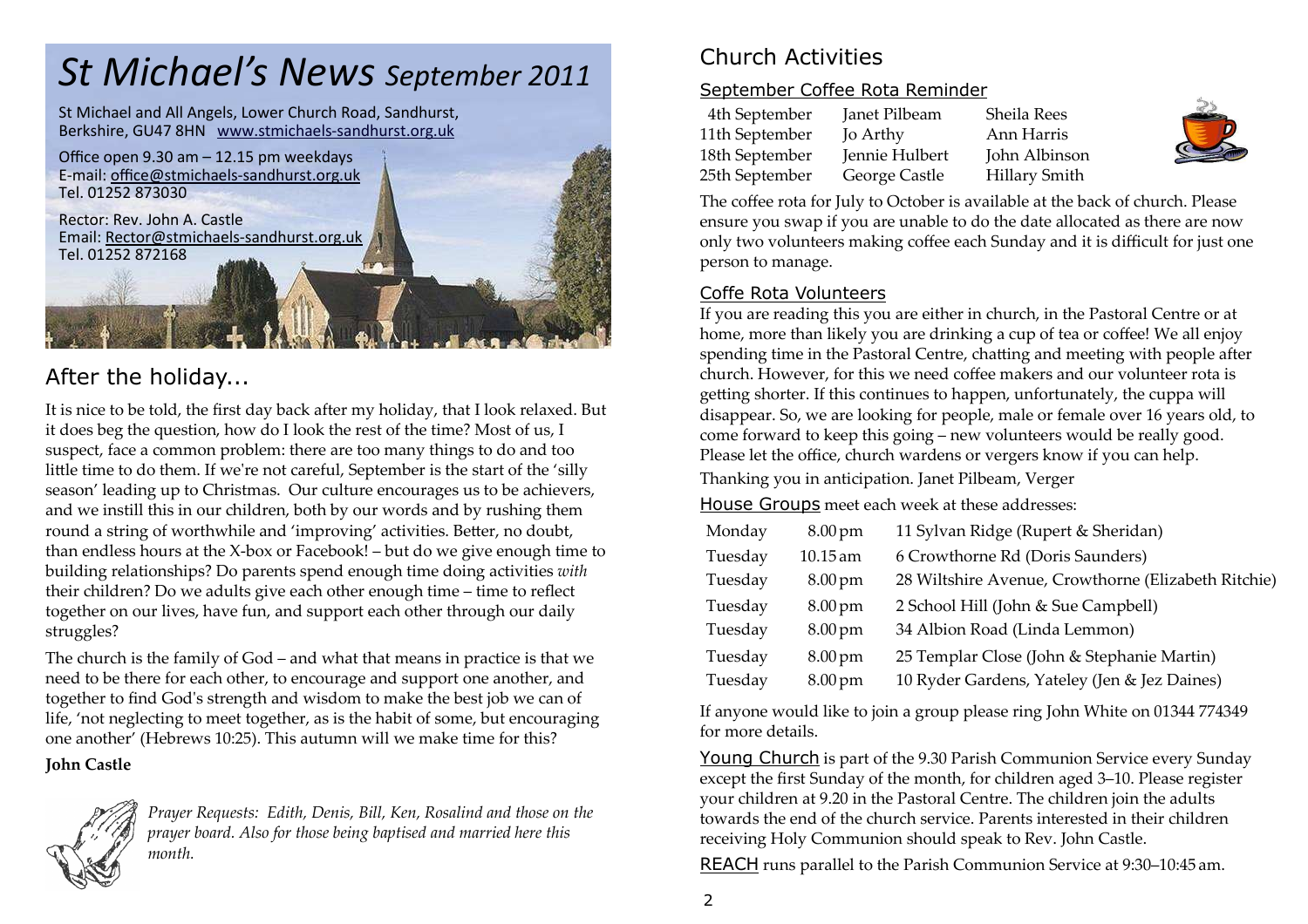## 'Welcome' Working Party

A 'welcome' working party has been set up to look at all levels of welcome in all areas of our church. This came out of two different activities. There was a diocesan conference called 'leading your church into growth' – how we welcome people and make them want to be more involved is important to growth. The PCC away day in May had several prayerful suggestions which related to welcome. At the July PCC meeting, the working party was set up and the first meeting was held at the beginning of August. Among other things we will be organising events for people to find out more about our church and our family.

If you want to reflect on this topic please see Matt 28:18–20 and Ephesians 4:11–16. If you want to know more, contact Angela Harper or Emma Hodge.



#### Welcome Evening

On: Wednesday 21st September From: 8 pm It will finish no later than: 10 pm

This is your chance to meet other people who come to our church and to find out a bit more about what goes on at the church

R.S.V.P. to Emma Hodge 01344 778691 / emma\_L\_Hodge@yahoo.co.uk

If you can not make this evening, but would like to attend, please let us know as we will be planning other dates and times.

2nd Saturday Club. Please can you spare some time to join us: 9:30–12:00 on the second Saturday of the month for maintenance of the church and Pastoral Centre. We have a number of jobs to do on the church, Pastoral Centre and in the churchyard on Saturday the 10th September. The next meetings are on 8th October, 12th November and 10th December.

Contact myself, John Campbell 01344 776655, or Rupert 01344 777137.

Prayer Meetings are on the third Saturday of the month (17th September) at 9.30–10.15 am in the church and on the fourth Wednesday (28th September) at 8.00–8.45pm in the crèche.



Toddler Time is on the 2nd and 4th Thursdays of the month at 9.30–11 am.

#### Can You Help The Counselling Service?

 Our Counselling Service is a form of outreach by our church into the community, where trained counsellors, most of them volunteers, help individuals to work through issues in their lives. Most of the clients are referred by GPs and other health professionals. The counselling is offered regardless of ability to pay. Our main source of income is Bracknell Forest Council, but as a church we also give 20 per cent of our charitable giving (about £2,000) per year to subsidise the service. We also rely on other donations and grants.

In order to make it easier to get grant funding, the PCC have agreed to set the service up as a independent charity. The service has church representation on the board of trustees and is to be known as Sandhurst Counselling Service.

Our funds are currently running very low and we are looking for a volunteer charity fundraiser to look for further grants. We would also be grateful for any one-off donations that anyone would like to make, and for any suggestions or contacts in companies or grant-making trusts who could be approached for funding. Please contact Di Taylor, the Counselling Coordinator, via the office.

#### Retreat to Advance!

 Would you like 24 hours away from it all to spend some time with God and a few other Christians, to receive a few tips on how to deepen your relationship with God and some peace and quiet to try them out? We are hoping to run a short residential retreat from 6pm on Friday 23rd September to 4pm on Saturday 24th September at St Katharine's, Parmoor (north of Henley). There will only be limited places, so if you're interested, please contact Rev John Castle (rector@stmichaels-sandhurst.org.uk or via the office).

#### Safari Supper Saturday 17th September

 Make a note of the date for the next Safari Supper. This is an excellent way to socialise with friends in the church and meet some new ones whilst enjoying good food. For those not familiar with the format, the 'Safari' bit entails moving to a different home for each course.



Everyone contributes by buying a ticket and you opt for the course you'd prefer to cook for six to eight people in your own home. It works best if most people offer to cook but the option of paying more for your ticket and not cooking will also be available. You'll meet different people for each course and the whole group at the start for aperitifs and again at the end for coffee.

The twist in the tail is that you don't know who your guests will be or where you will be going until the night! Couples and singles are welcome.

Tickets are on sale, so please reserve the date and get planning your dish! We'll need to finalise numbers at least a week ahead. More information from Steph and John Martin (01252 873316 or johnc.martin@btinternet.com).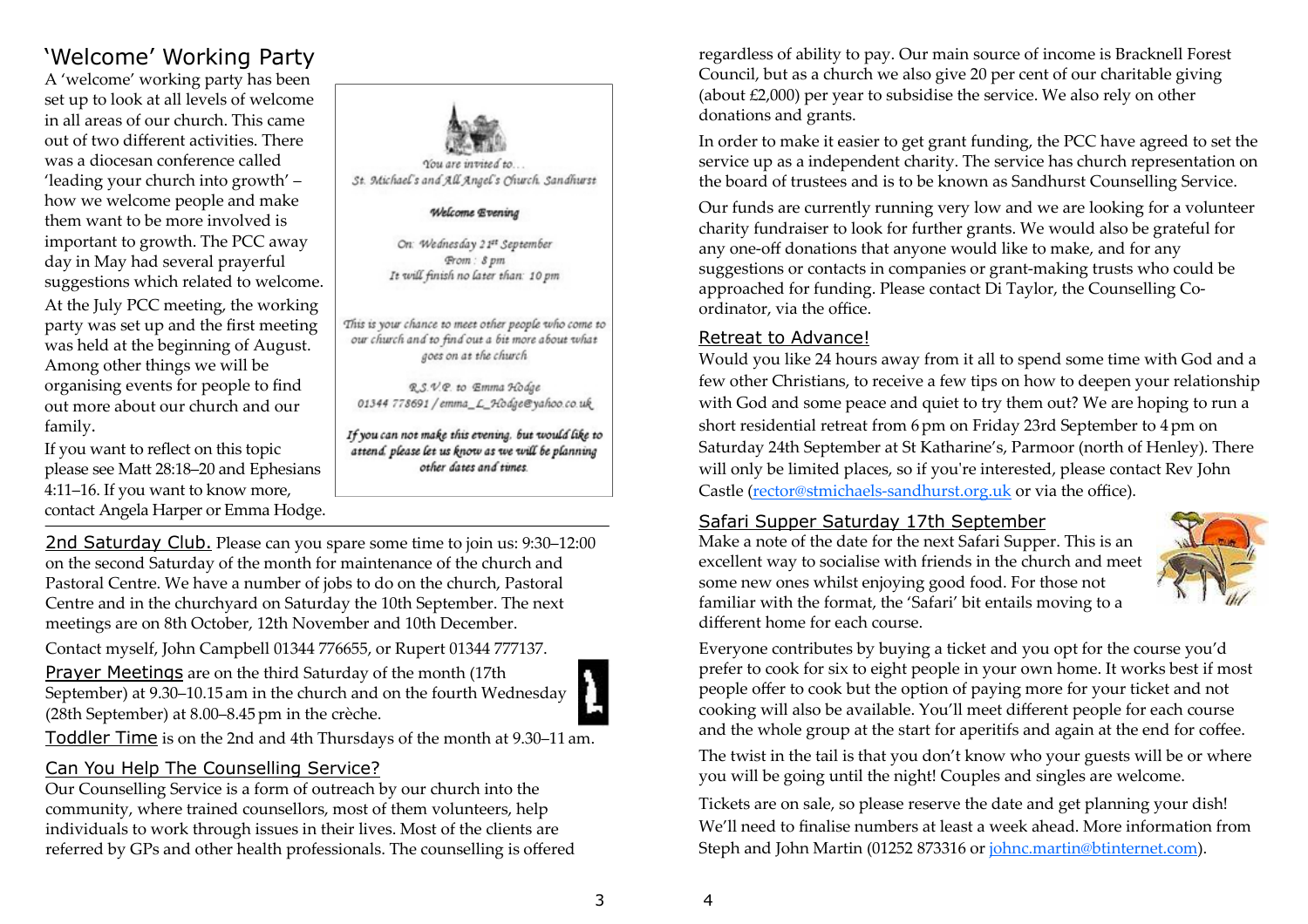## Being an Energetic Steward!

*Right at the beginning of the Bible, God commanded man to be a good steward of the earth that He had so lovingly created – and he gave man a companion, woman, to help him in the task. Liz and I have seen this command as a clear instruction with respect to the way we use the precious energy in our home.* 

The 13th September will be the 25th anniversary of our moving to the new home we had (nearly) finished building in Sandhurst. Having lived in Norway for five years, we had designed the house to be highly energy efficient, as well as light and spacious, ready for our growing family. It has served us well.

However, over the past year we have been hard at work bringing it up to date in terms of energy efficiency. Our boiler was 25 years old, and though working well, the time was right to replace it – not with a boiler, but with an air source heat pump. This takes heat from the outside air (yes, even when freezing cold) and delivers 4 kW of heat for every 1 kW of electricity used. It uses the heat to warm water which circulates through radiators and the hot water tank, just as the old boiler did.

Then we have had 14 solar panels mounted on the roof, which conveniently faces south and is largely out of sight – so on a sunny day we can generate more than 3kW of power, some of which is sold back to the grid.

We have also replaced the mechanical parts of the air heat recovery system, which takes the heat out of the stale air in the house and uses it to warm the incoming fresh air.



The Government is playing its part too – there are some generous schemes to encourage the adoption of technologies such as heat pumps and solar panels which help make the investments not only ecologically, but also economically, advantageous.

If you would like to know more, or just fancy coming round for a cup of coffee, then do catch me at a service and we'll be only too pleased to show you the different parts, and where you can get information for your home. Dave Percival

#### Is it legal?  $-$  a guide for families

Have you ever wanted to know the answer to questions like:

- What's the minimum legal age for a babysitter?
- What's the law about children and seatbelts?
- What rights to we have to parental leave?

A new guidebook has been published by the Family and Parenting Institute which answers these and many other questions. It's free to download from http://www.familyandparenting.org/our\_work/All-Our-Publications/For-Families/.

#### Visit to Christ Church Cathedral (9th October)

 It has been suggested that we travel to Oxford as a group. A group of 15 could go there and back from Blackwater station for £52.80 – about £3.52 each. This is as opposed to a coach, which would cost about £155 in total.

 For those who wouldnʹt be able to walk to the cathedral – about 15 minutes walk – we would hire a taxi at the station. We would need to be at the cathedral by 3.00 pm and leave at 7.00 pm. The visit includes a visit to the Treasury and Cathedral Shop, afternoon tea in the Great Hall, visit to the Upper Library (normally closed to the public), and Choral Evensong. Please sign up at the back of the church by Sunday 25 September if you would like to go. John White

#### **Ordination**

 I was ordained by the Bishop of Oxford at Christ Church Cathedral on the 29th September (Michaelmas) in 2001, exactly 10 years ago. To celebrate that, with others who trained with me, there will be a service at St James Finchampstead at 4.00 pm on the 25th September. Bishop Alan Wilson will be preaching. John White

#### Wanted: someone to type the Newsletter

 I am still looking for someone to take over the typing of the church newsletter – someone with computer skills who can come into the church office on weekday mornings, especially near the end of the month when it has to completed and printed. You do not have to compose things yourself, but put in emailed articles from others and make lists of events. There are also services, weddings, baptisms etc. to put in. Quite enjoyable really! You then email the whole lot to John Castle, who sends it on to our editor, Jim Somerville. Please let the church office know if you would like to take this on. Betty Wilson

Church Flowers Please ring Jennie (01344 775881) for information if you wish to help arranging the church flowers. Thank you.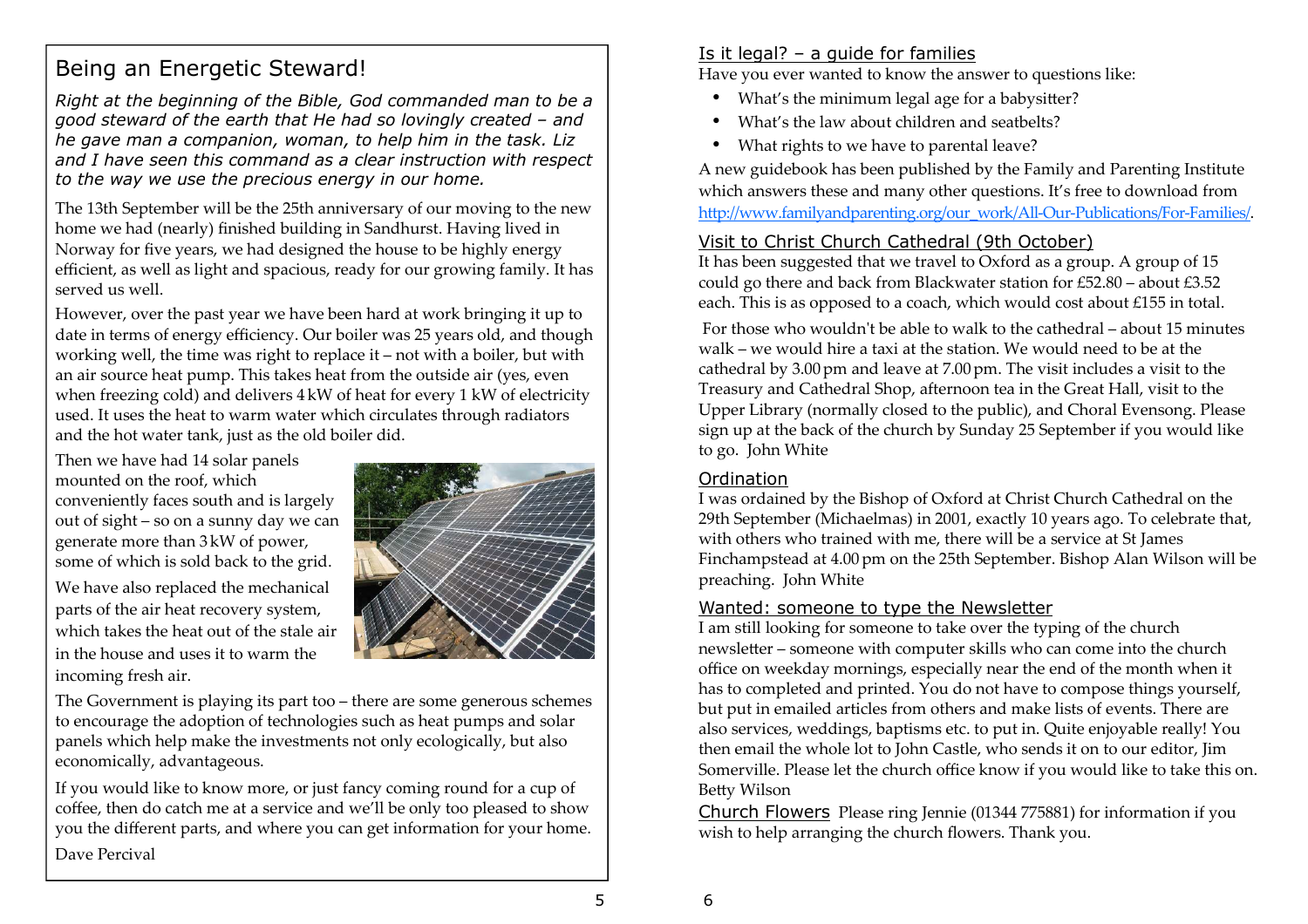## Goodbye Ben!



Four years ago, we welcomed our first full-time youth worker, Ben Askew, to St Michaelʹs. This slightly shy young man came to us from a yearʹs voluntary youth work in his native Suffolk, and with a degree in Theology. Benʹs natural ability to relate to young people has been used to the full, and he has gained the confidence of young people, both within and outside the church. He has been popular with the older children in our local primary schools where his Lego versions of Bible stories have been legendary. He has also

been active in lunch clubs at Sandhurst and Edgbarrow schools, and in the past year has worked with a detached youth work project in Crowthorne.

Within the church context, Ben has led the Sunday morning Reach group and evening groups for older teens, and prepared a number of young people for confirmation. He has given the young people in the youth band confidence and encouragement. He has also led and inspired the volunteer youth leaders, and led worship and preached at the Baptist Church, who have been our youth work partners. And in all of this, Ben has grown in confidence and effectiveness. As a colleague, I have really valued Benʹs honesty and integrity, and enjoyed our regular meetings together. He has a love for God and a big heart for young people, and will have a lot to offer to the three churches of the Beaconsfield Team Ministry, where he will be starting work in September. We wish him every blessing.

Rev. John Castle

#### Blue Envelopes

 Please use the gift aid envelopes for even small amounts of cash if you are a tax payer and have paid enough tax to do so. This is free money from the government and worth doing because it all adds up!

<u>Newsletter Deadlines</u>. Please send your items for the October Newsletter to the Church office by 22nd September Admin\_Support@StMichaels-Sandhurst.org.uk. Many thanks. Betty.

#### The Coffee Spot

 The Coffee Spot in Sandhurst is run by the Sandhurst Churches and provides a unique opportunity to meet people from across the area and from many

different backgrounds. To remain effective, the operation needs more people to be available – either on a regular basis or able to be called upon when gaps appear on the normal rota. If you are interested please contact Janet Pilbeam on 01252 871386, and Janet will happily discuss with you what commitment is expected. There are also opportunities for some paid hours for students and young people, e.g. a couple of hours after school in the week.

#### **Traidcraft**

 We make a minimal profit from Traidcraft of five per cent. However, this has to cover postage and items that have to be sold more cheaply because they are out of date or do not sell. We also buy the catalogues. We always keep some money in the bank to cover the orders. Sometimes people tell us to 'keep the change' when buying goods. We have accumulated £100 in the last couple of years, which we have donated to Traidcraft, and is used for developing businesses in underdeveloped countries to give them support in the initial stages.

 We will be having a SALE at the beginning of September to make way for some new stock. So please come and buy something. The new catalogues are now available, with lots of ideas for presents and cards for Christmas.

Fairtrade Christmas Market. We are having a 'Taste of Christmas' on November 11th in the evening, with lots of Fairtrade stalls. The stalls will be selling gifts for all ages: clothes, wooden toys, jewellery, and even some new ready-made meals which use Fairtrade products. Sam Hunt, deputy head of Sandhurst School, is bringing a stall of goods from Malawi which the school supports. We will also have information on Fairtrade Gold. The RISC shop in Reading is having a stall. There will be chocolate and wine tasting. Too good to miss!

#### Church Fundraising

If you would like to organise a fundraising event for the church or make a fundraising suggestion, please contact John White (01344 774349) or Jan King, ( 01344 750285).

#### Newsletter by email

If you would like to receive future editions of this newsletter by email, please contact PCC member David Hunt david.hunt@bcs.org.uk

## Regular Activities at the Pastoral Centre

Rainbows meet on Tuesdays: 5.00–6.00 pm (5–7 year olds). Guides meet on Tuesdays: 6.30–8.30pm (10–14 year olds).

8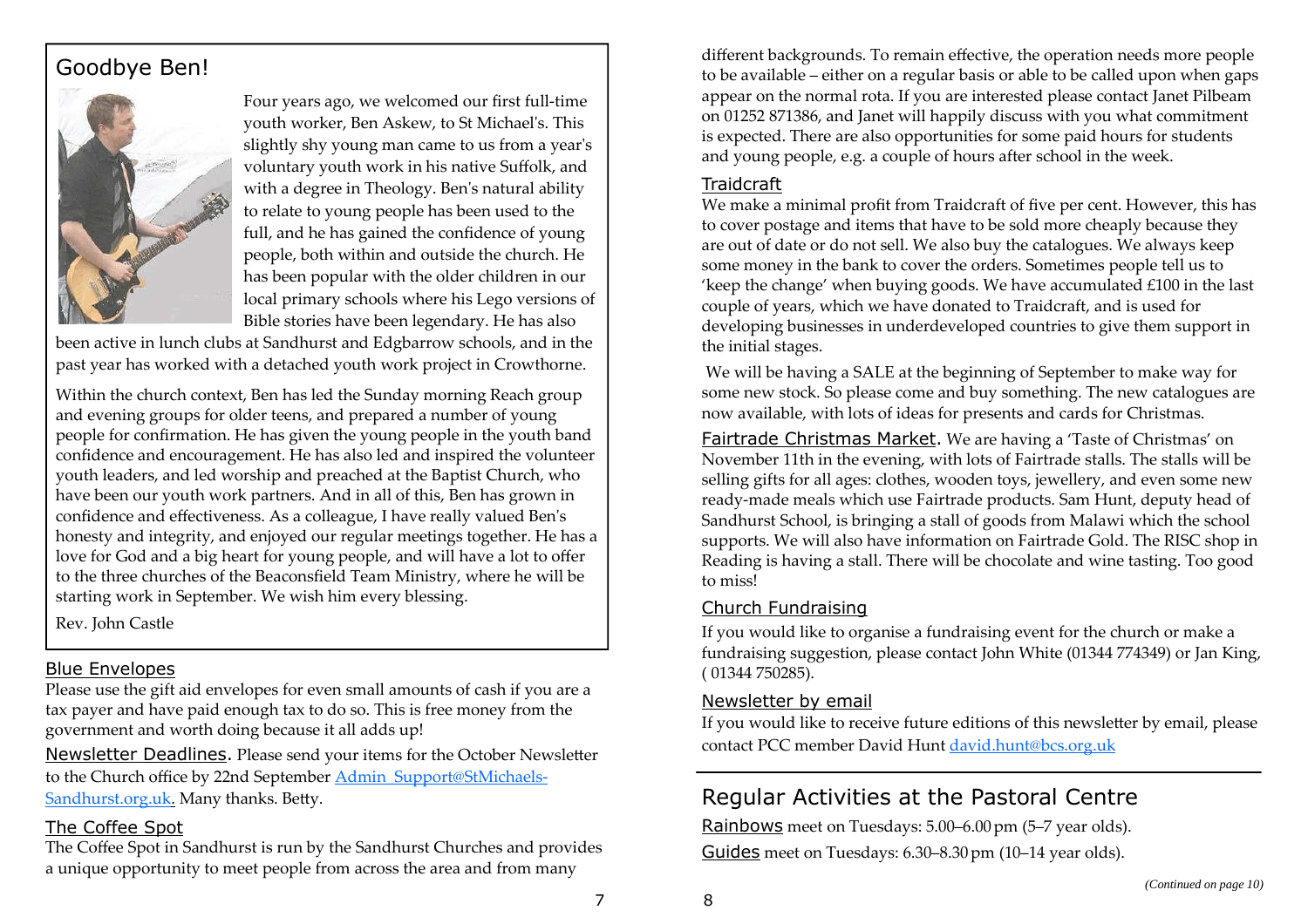## Through God's mercy…we do not lose heart (2 Cor 4:1)

*Maggie Crewes writes from Ethiopia about her work with Retrak and her hopes and plans for the future* 

Greetings to you all and thank you for your prayers – we have an amazing God who we see at work in so many ways – much to give thanks for.

The Japan Embassy sponsored renovations at the new drop-in centre are going pretty well. Please pray that we find a new night-time shelter for 40 kids near to the drop-in centre.

 Please keep praying for jobs! We need a job for Fikrete in hairdressing, Abraham, Adane and Mesfin in tailoring. They all finished their training last month. Give thanks that AusAID has come through with some more money to support our foster care and family reunifications programs.

We are hoping to purchase a vehicle to help boost the family reunification program. Please pray for Fekadu who has been delegated this task.

*Please pray for spiritual protection … have been a bit under siege recently and so much on in coming months, busy, tired etc. etc! Pray that I would be close to God and know Him with me day by day.* 

'Getting street children back to families'. Retrak is holding a conference in Addis Ababa – lots of preparation and organising to get in place. Please pray for good organising and collaboration with UNICEF.

Ugandan Country – we desperately need a good person in this role. Please pray for a great person to appear and offer for this job soon. This is a really urgent need for our Ugandan project.

Please pray for the children and youth we work with – that God will continue to raise up great opportunities to share the good news of Jesus, and the offer of hope and new life in Him. Many are so open, so hungry to learn, so ready to ask questions.

Thank you for your on-going support and prayers, love Maggie.



Helina, here teaching, is presently unwell. Pray that she recovers quickly. Line Dancing takes place each Monday evening in the hall from  $7.00 \text{ pm}$ .  $£5$ includes raffle. Just come along and have fun. Tea and coffee available or bring your own drinks. Ring Sue or Arron for information (01344 485097). Pilates takes place in the large upper room most days and evenings. Ring Carl on 01344 762712 for more information.

#### Zumba

*Wednesdays.* Zumba with Tiffany, Latin-inspired dance fitness class. 6.00– 7.00pm, Seeby Hall. £5 per class. Feel the music and let loose! No need to book just come along and join the party.

*Thursdays*. Latin Americaʹs dance craze is so infectious you wonʹt even realise youʹre exercising! Suitable for all ages and fitness levels, Zumba consists of easy-to-follow dance moves to energising pulsating music with the added benefits of burning calories whilst toning and sculpting your body. What are you waiting for? Ditch the workout and 'Join the Party' now! 6.30pm – £5 per class. Contact Beth for further info on 07976 23186 or BethanColdwell@hotmail.com.

## Volunteers needed for Bracknell Forest befriending scheme

Would you like to give something back to your community and gain new skills and friends along the way? Whether you are looking to return to work, have retired and would like to spend your time carrying out a fulfilling and rewarding role or would just like to meet new people, becoming a befriender is one of the easiest ways to get involved and help with your community.

There are many elderly and vulnerable people in Bracknell Forest who are unable to get out due to frailty and mobility difficulties. Being isolated can compound feelings of depression and loneliness. Having someone to talk to because they care and want to help voluntarily can make a huge difference to someone who feels they have no one to turn to or talk to about their problems. Volunteering as a befriender is a great way to gain experience if you are looking into a career in care. We cover the cost of an Enhanced Criminal Record Bureau Check, and also provide training, including Level 1 Safeguarding Adults, for free.

If you are caring and compassionate and have one or two hours a week spare to offer friendship to someone in need of company, or would like to find out about other volunteering roles in Bracknell Borough, call Gemma Frewin on 01344 304404.